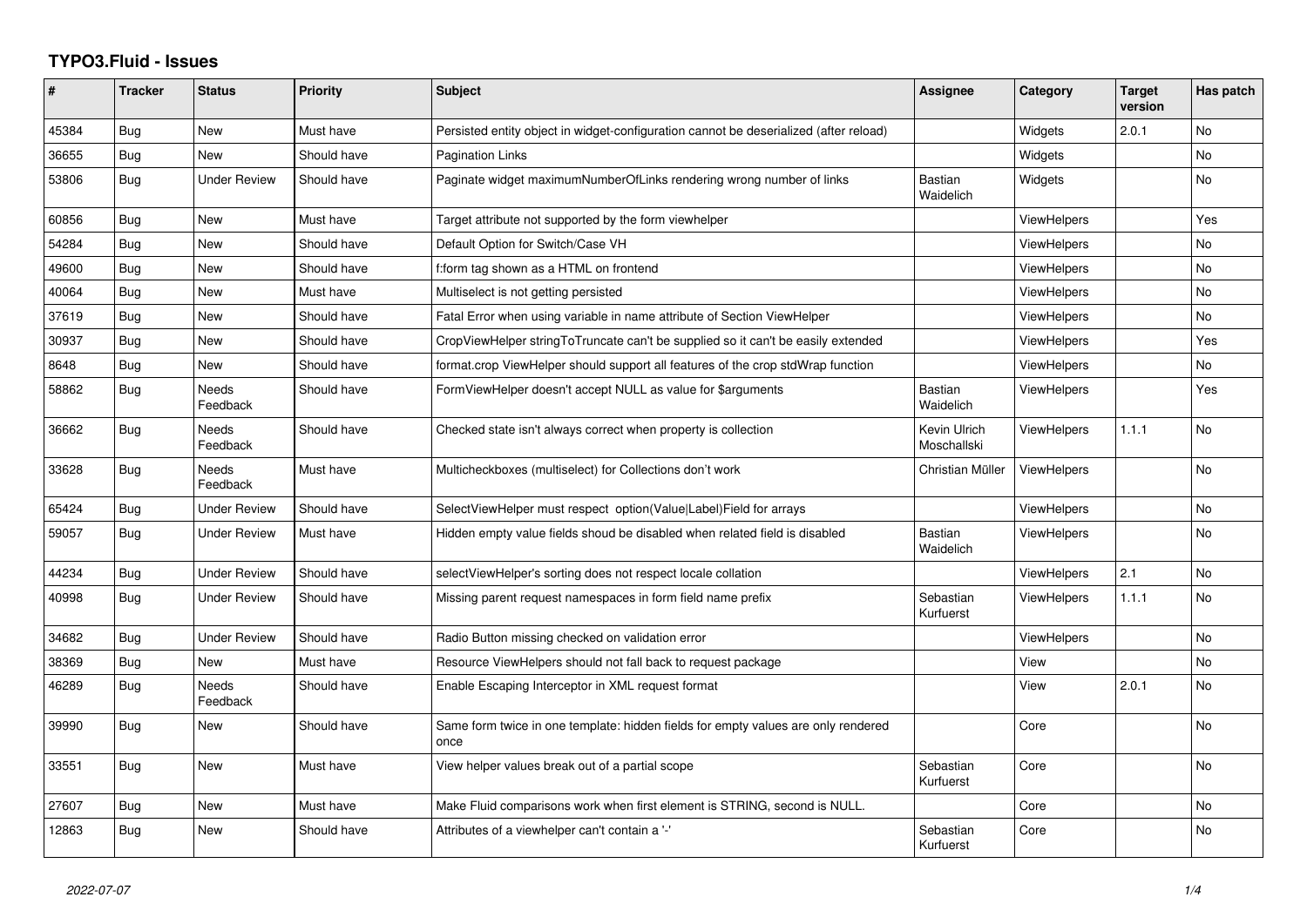| #     | <b>Tracker</b> | <b>Status</b>       | <b>Priority</b> | Subject                                                                                                     | <b>Assignee</b>        | Category    | <b>Target</b><br>version | Has patch |
|-------|----------------|---------------------|-----------------|-------------------------------------------------------------------------------------------------------------|------------------------|-------------|--------------------------|-----------|
| 3481  | Bug            | New                 | Should have     | Use ViewHelperVariableContainer in PostParseFacet                                                           |                        | Core        |                          | No        |
| 51239 | Bug            | <b>Under Review</b> | Must have       | AbstractViewHelper use incorrect method signature for "\$this->systemLogger->log()"                         | Adrian Föder           | Core        |                          | Yes       |
| 58983 | <b>Bug</b>     | New                 | Should have     | format.date does not respect linebreaks and throws exception                                                |                        |             |                          | No        |
| 58921 | Bug            | New                 | Should have     | f:form.* VHs crash if NOT inside f:form but followed by f:form                                              |                        |             |                          | No        |
| 57885 | Bug            | New                 | Must have       | Inputs are cleared from a second form if the first form produced a vallidation error                        |                        |             |                          | No        |
| 52591 | Bug            | New                 | Should have     | The Pagination Widget broken for joined objects                                                             |                        |             |                          | No        |
| 52419 | <b>Bug</b>     | New                 | Should have     | Wrong PHPDocs notation for default value inline f:translate viewhelper                                      |                        |             | 2.0                      | No        |
| 49038 | <b>Bug</b>     | New                 | Must have       | form select does not select the first item if prependOptionValue is used                                    |                        |             |                          | No        |
| 28554 | Bug            | New                 | Should have     | (v4) implement feature flag to disable caching                                                              |                        |             |                          | No        |
| 28553 | Bug            | New                 | Should have     | improve XHProf test setup                                                                                   |                        |             |                          | No        |
| 28552 | <b>Bug</b>     | New                 | Should have     | (v5) write ViewHelper test for compiled run; adjust functional test to do two passes<br>(uncached & cached) |                        |             |                          | No        |
| 28550 | Bug            | New                 | Should have     | (v4) make widgets cacheable, i.e. not implement childnodeaccess interface                                   |                        |             |                          | No        |
| 28549 | Bug            | <b>New</b>          | Should have     | make widgets cacheable, i.e. not implement childnodeaccess interface                                        |                        |             |                          | No        |
| 13045 | Bug            | New                 | Should have     | Entity decode of strings are different between if-conditions and output of variable                         |                        |             |                          |           |
| 28551 | <b>Bug</b>     | Accepted            | Should have     | (v4) backport VHTest                                                                                        | Sebastian<br>Kurfuerst |             |                          | No        |
| 55008 | Bug            | <b>Under Review</b> | Should have     | Interceptors should be used in Partials                                                                     | Christian Müller       |             |                          | No        |
| 52536 | <b>Bug</b>     | <b>Under Review</b> | Should have     | Errorclass not set if no property-attribute set                                                             |                        |             |                          |           |
| 50888 | <b>Bug</b>     | <b>Under Review</b> | Should have     | WSOD by changing name of section and if Fluid caches are generated                                          |                        |             |                          | No        |
| 47006 | <b>Bug</b>     | <b>Under Review</b> | Should have     | widget identifier are not unique                                                                            |                        |             |                          | No.       |
| 31955 | Feature        | New                 | Should have     | f:uri.widget                                                                                                |                        | Widgets     |                          | No        |
| 60003 | Feature        | New                 | Should have     | Add required-Attribute to f:form.password                                                                   |                        | ViewHelpers |                          | No        |
| 51100 | Feature        | New                 | Must have       | Links with absolute URI should have the option of URI Scheme                                                |                        | ViewHelpers |                          | No        |
| 39936 | Feature        | New                 | Should have     | registerTagAttribute should handle default values                                                           |                        | ViewHelpers |                          | No        |
| 36410 | Feature        | New                 | Should have     | Allow templates to send arguments back to layout                                                            |                        | ViewHelpers |                          | No        |
| 3725  | Feature        | New                 | Could have      | <b>CSS Engine</b>                                                                                           | Christian Müller       | ViewHelpers |                          | No        |
| 5933  | Feature        | Accepted            | Should have     | Optional section rendering                                                                                  | Sebastian<br>Kurfuerst | ViewHelpers |                          | No        |
| 43346 | Feature        | <b>Under Review</b> | Should have     | Allow property mapping configuration via template                                                           | Karsten<br>Dambekalns  | ViewHelpers | 2.1                      | No        |
| 60181 | Feature        | New                 | Could have      | Caching mechanism for Fluid Views/Templates                                                                 |                        | View        |                          | No        |
| 8989  | Feature        | Needs<br>Feedback   | Could have      | Search path for fluid template files                                                                        |                        | View        |                          | No        |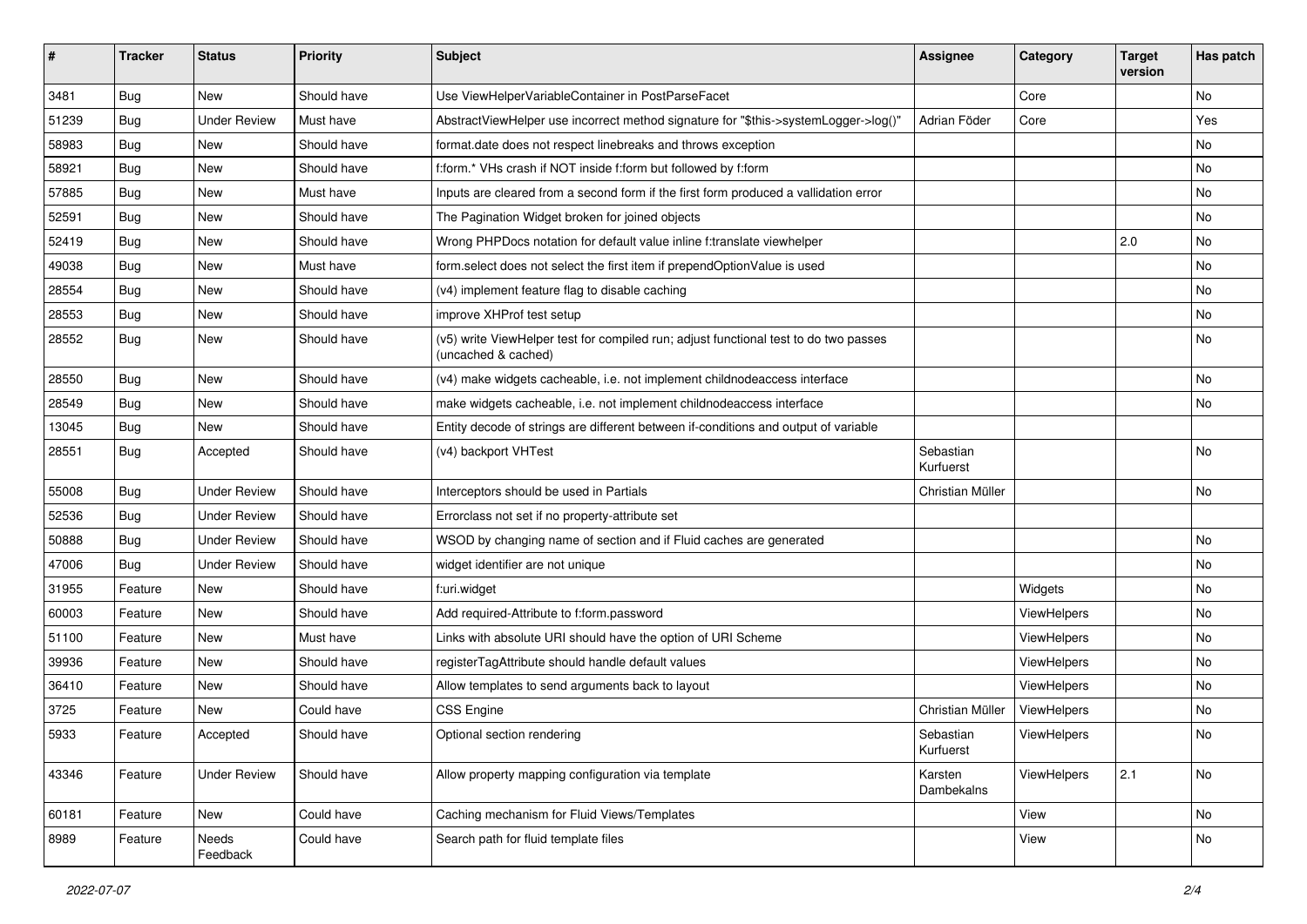| $\sharp$ | <b>Tracker</b> | <b>Status</b>            | <b>Priority</b>      | <b>Subject</b>                                                                                | <b>Assignee</b>        | Category    | <b>Target</b><br>version | Has patch |
|----------|----------------|--------------------------|----------------------|-----------------------------------------------------------------------------------------------|------------------------|-------------|--------------------------|-----------|
| 62346    | Feature        | New                      | Could have           | f:comment should have high precende                                                           |                        | Core        | 3.x                      | No        |
| 30555    | Feature        | New                      | Could have           | Make TagBuilder more extensible                                                               |                        | Core        |                          | No        |
| 10472    | Feature        | New                      | Could have           | Fluid Standalone distribution                                                                 |                        | Core        |                          | No        |
| 7608     | Feature        | New                      | Could have           | Configurable shorthand/object accessor delimiters                                             |                        | Core        |                          | Yes       |
| 4704     | Feature        | New                      | Should have          | Improve parsing exception messages                                                            |                        | Core        |                          |           |
| 1907     | Feature        | New                      | Could have           | Default values for view helpers based on context                                              |                        | Core        |                          |           |
| 33394    | Feature        | Needs<br>Feedback        | Should have          | Logical expression parser for BooleanNode                                                     | <b>Tobias Liebig</b>   | Core        |                          | No        |
| 46257    | Feature        | <b>Under Review</b>      | Should have          | Add escape sequence support for Fluid                                                         |                        | Core        |                          | No        |
| 60271    | Feature        | <b>New</b>               | Should have          | Paginate viewhelper, should also support arrays                                               |                        |             |                          | No        |
| 51277    | Feature        | New                      | Should have          | ViewHelper context should be aware of actual file occurrence                                  |                        |             |                          | No        |
| 48355    | Feature        | New                      | Could have           | Assign output of viewhelper to template variable for further processing.                      |                        |             |                          |           |
| 46545    | Feature        | New                      | Should have          | Better support for arrays in options of SelectViewHelper                                      |                        |             |                          | No        |
| 45153    | Feature        | New                      | Should have          | f:be.menus.actionMenuItem - Detection of the current select option is insufficient            |                        |             |                          | No        |
| 42397    | Feature        | New                      | Should have          | Missing viewhelper for general links                                                          |                        |             |                          | No        |
| 40081    | Feature        | New                      | Should have          | Allow assigned variables as keys in arrays                                                    |                        |             |                          | No        |
| 38130    | Feature        | New                      | Should have          | Checkboxes and multiple select fields should have an assignable default value                 |                        |             |                          | No        |
| 37095    | Feature        | New                      | Should have          | It should be possible to set a different template on a Fluid TemplateView inside an<br>action | Christopher<br>Hlubek  |             |                          | No        |
| 36559    | Feature        | New                      | Could have           | New widget progress bar                                                                       |                        |             |                          | Yes       |
| 33215    | Feature        | New                      | Should have          | RFC: Dynamic values in ObjectAccess paths                                                     |                        |             |                          | No        |
| 9514     | Feature        | New                      | Should have          | Support explicit Array Arguments for ViewHelpers                                              |                        |             |                          |           |
| 9005     | Feature        | Accepted                 | Could have           | Fluid Template Analyzer (FTA)                                                                 | Sebastian<br>Kurfuerst |             |                          |           |
| 45345    | Feature        | <b>Needs</b><br>Feedback | Should have          | Easy to use comments for fluid that won't show in output                                      |                        |             |                          |           |
| 3291     | Feature        | Needs<br>Feedback        | Should have          | Cacheable viewhelpers                                                                         |                        |             |                          | No        |
| 52640    | Feature        | Under Review             | Should have          | Create an UnlessViewHelper as opposite to the IfViewHelper                                    | <b>Marc Neuhaus</b>    |             |                          | No        |
| 49756    | Feature        | <b>Under Review</b>      | Should have          | Select values by array key in checkbox viewhelper                                             |                        |             |                          | No        |
| 54195    | Task           | New                      | Should have          | Rename and move FormViewHelper's errorClass value, currently 'f3-form-error'                  | Adrian Föder           | ViewHelpers |                          | No        |
| 34309    | Task           | New                      | Could have           | Unknown ViewHelpers cause exception - should be handled more graceful                         |                        | ViewHelpers |                          | No        |
| 26664    | Task           | New                      | Won't have this time | Clean up Form ViewHelpers                                                                     |                        | ViewHelpers |                          | No        |
| 26658    | Task           | New                      | Won't have this time | Make Form ViewHelpers consistent                                                              |                        | ViewHelpers |                          | No        |